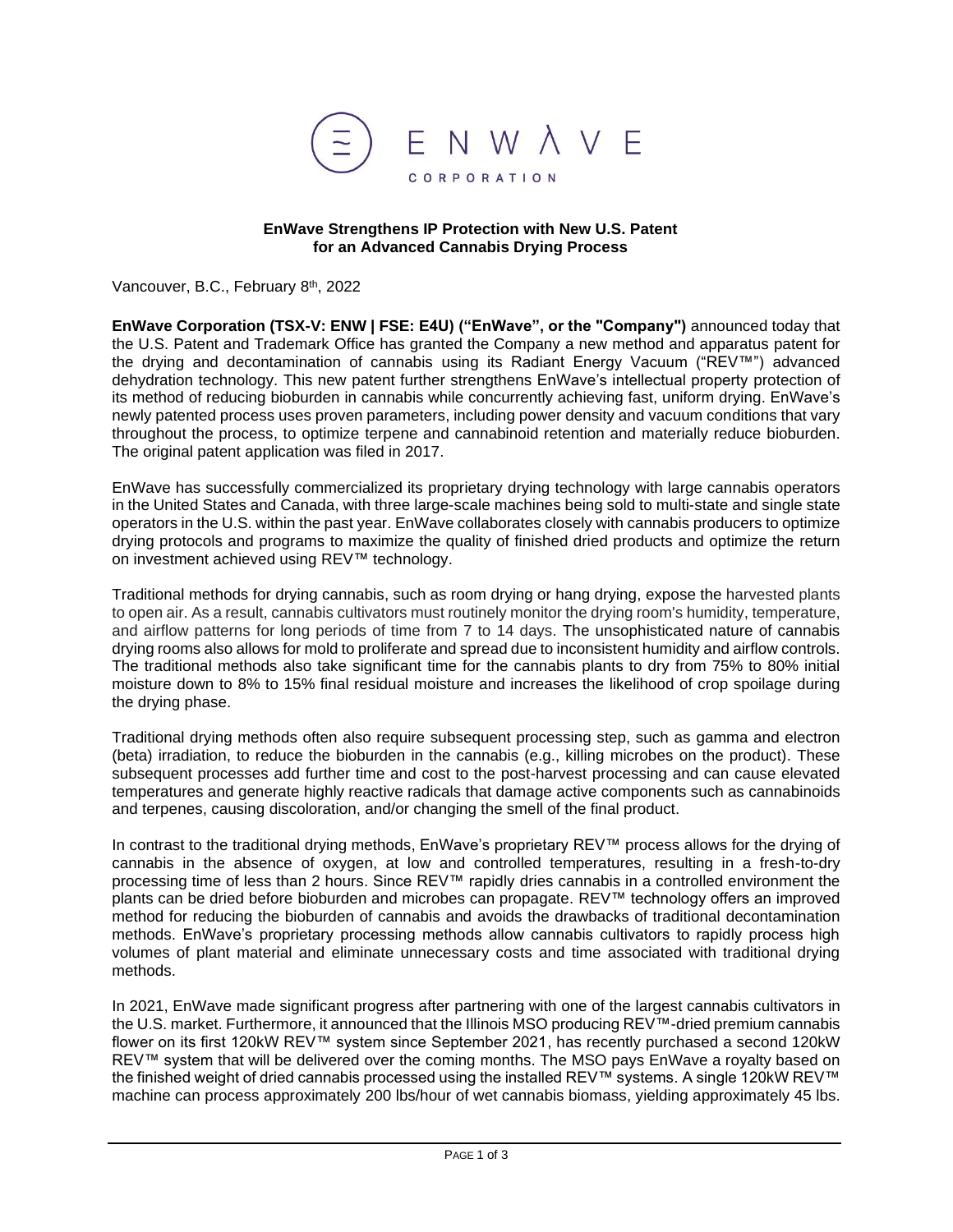of dried finished product. This translates to over 200,000 lbs./year of dried cannabis for sale. EnWave's REV™ equipment can be manufactured for GACP compliance and GMP upon request.

The timing of the approval of this new patent coincides with double-digit growth in the U.S. cannabis industry. U.S. sales of medical and recreational cannabis are expected to reach an estimated \$45.8 billion by 2025 according to Headset. Legal cannabis sales are forecast to increase steadily with each consecutive year, with cannabis flower sales dominating the market, accounting for \$13.1 billion in 2021.<sup>1</sup>

EnWave's vacuum-microwave dehydration technology is protected by a portfolio of 18 various apparatus and process patents.

Additional information regarding REV™ drying technology for cannabis applications can be accessed in the [Maximizing Terpene Retention White Paper](https://www.enwave.net/case-studies/terpene-retention-cannabis-drying) located on EnWave's website.



## **About EnWave**

EnWave Corporation, a Vancouver-based advanced technology company, has developed Radiant Energy Vacuum ("REV™") – an innovative, proprietary method for the precise dehydration of food and cannabis applications. The Company has developed patented methods for uniformly drying and decontaminating cannabis through the use of REV™ technology, shortening the time from harvest to marketable cannabis products. EnWave also holds a robust intellectual property portfolio protecting several unique processes relating to specific food applications produced using vacuum-microwave technology.

REV™ technology's commercial viability has been demonstrated and is growing rapidly across several market verticals in the food, and pharmaceutical sectors, including legal cannabis. EnWave's strategy is to sign royalty-bearing commercial licenses with innovative companies in multiple verticals for their use of REV™ technology. The company has signed over fifty licenses to date spanning twenty countries and five continents. In addition to these licenses, EnWave established a Limited Liability Corporation, NutraDried Food Company, LLC, to manufacture, market and sell REV™-dried snack products in North America, including the Moon Cheese® brand, as well as co-manufacture for third parties.

EnWave has introduced REV™ as an advanced dehydration platform in the food and cannabis sectors: faster and cheaper than freeze drying, with better end product quality than air drying or spray drying. EnWave currently offers two distinct commercial REVS™ platforms:

<sup>&</sup>lt;sup>1</sup> Source: MJBiz Daily